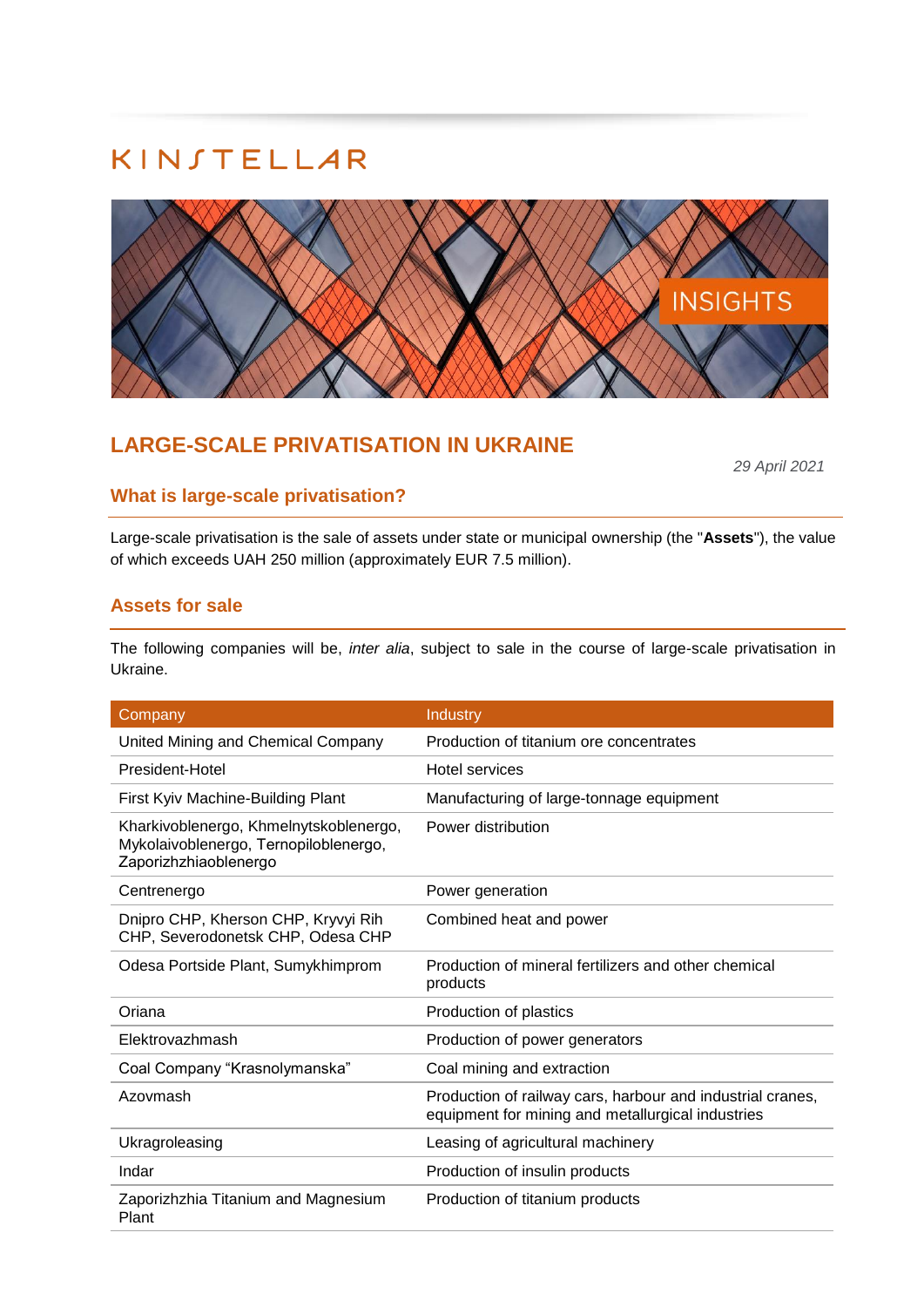### **Who can purchase Assets?**

Assets can be bought by any Ukrainian or foreign individual or company, with the exception of:

- companies registered in offshore zones with non-transparent ownership structures;
- **•** citizens, residents and companies originating from an aggressor state (as defined by the Parliament of Ukraine), and companies in which an aggressor state holds equity interest or is controlled by an aggressor state;
- companies whose beneficial owner of 10% or more shares is a resident of an aggressor state, with the exception of companies whose shares are traded on a stock exchange (from the list approved by the Government of Ukraine);
- companies registered in states included on the Financial Action Task Force (FATF) blacklist, as well as affiliates of such companies;
- **•** companies whose beneficial owners are not disclosed in breach of Ukrainian laws:
- **•** individuals and companies with whom an agreement for the sale and purchase of a privatisation object was terminated in the past due to default by the purchaser or their affiliates;
- **·** individuals and companies under sanctions and their affiliates;
- **EXECUTE:** state-owned companies and their subsidiaries.

Two or more potential purchasers of one Asset cannot be affiliated.

### **Documents that need to be provided**

In order to participate in an auction, a foreign company must submit:

- registration documents;
- **•** information about ultimate beneficial owners or an explanation in case the company does not have ultimate beneficial owners;
- **EXECT** the latest annual or quarterly financial statements, certified by an auditor;
- documents confirming payment of the registration fee (UAH 60,000) and the guarantee fee (5% of the starting price of an Asset or a bank guarantee in this amount);
- **•** written consent to assume obligations specified in the terms of sale;
- a commitment from creditors to finance the purchase (if a purchaser will use credit funds for the purchase of an Asset).

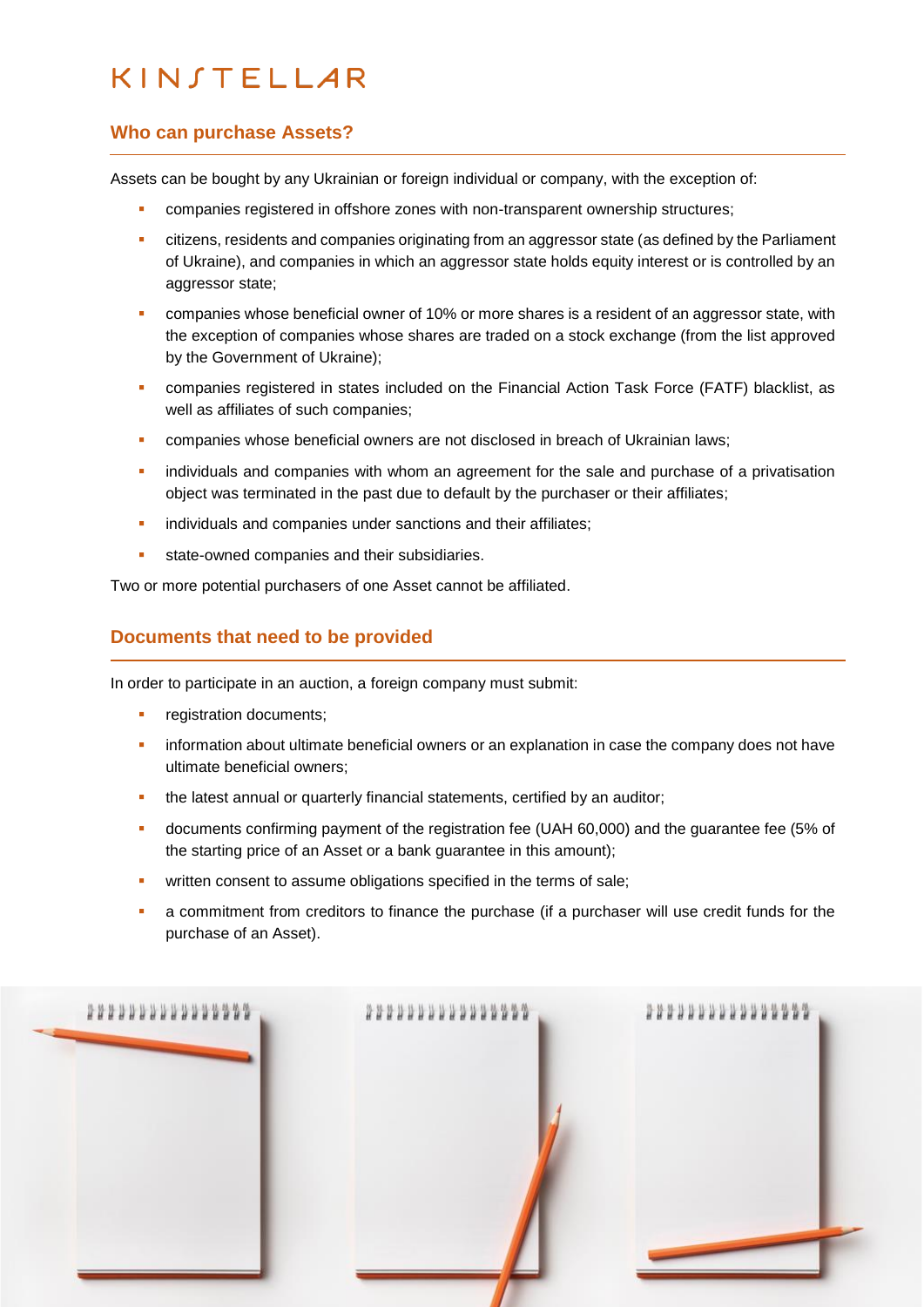## **Sale process**



\* This option is not available during the period of government-imposed Covid-19 restrictions.

The State Property Fund of Ukraine (the "**Fund**") shall administer auctions. A professional investment adviser engaged by the Fund shall determine the starting price for an Asset. Potential purchasers may provide comments to the draft sale-purchase agreement.

### **Important timelines**

| Publication of the information on privatisation<br>of an Asset (the "Publication") | Within 10 working days after the approval of terms of<br>privatisation of an Asset by the Government of<br>Ukraine         |
|------------------------------------------------------------------------------------|----------------------------------------------------------------------------------------------------------------------------|
| Date of the auction                                                                | Is set in the Publication, but not earlier than 30 days<br>and not later than 60 days after the date of the<br>Publication |
| Deadline for application for participation in an<br>auction                        | 7 working days before the date of the auction                                                                              |
| Final draft of the sale and purchase<br>agreement available                        | At least 10 working days prior to the date of the<br>auction                                                               |